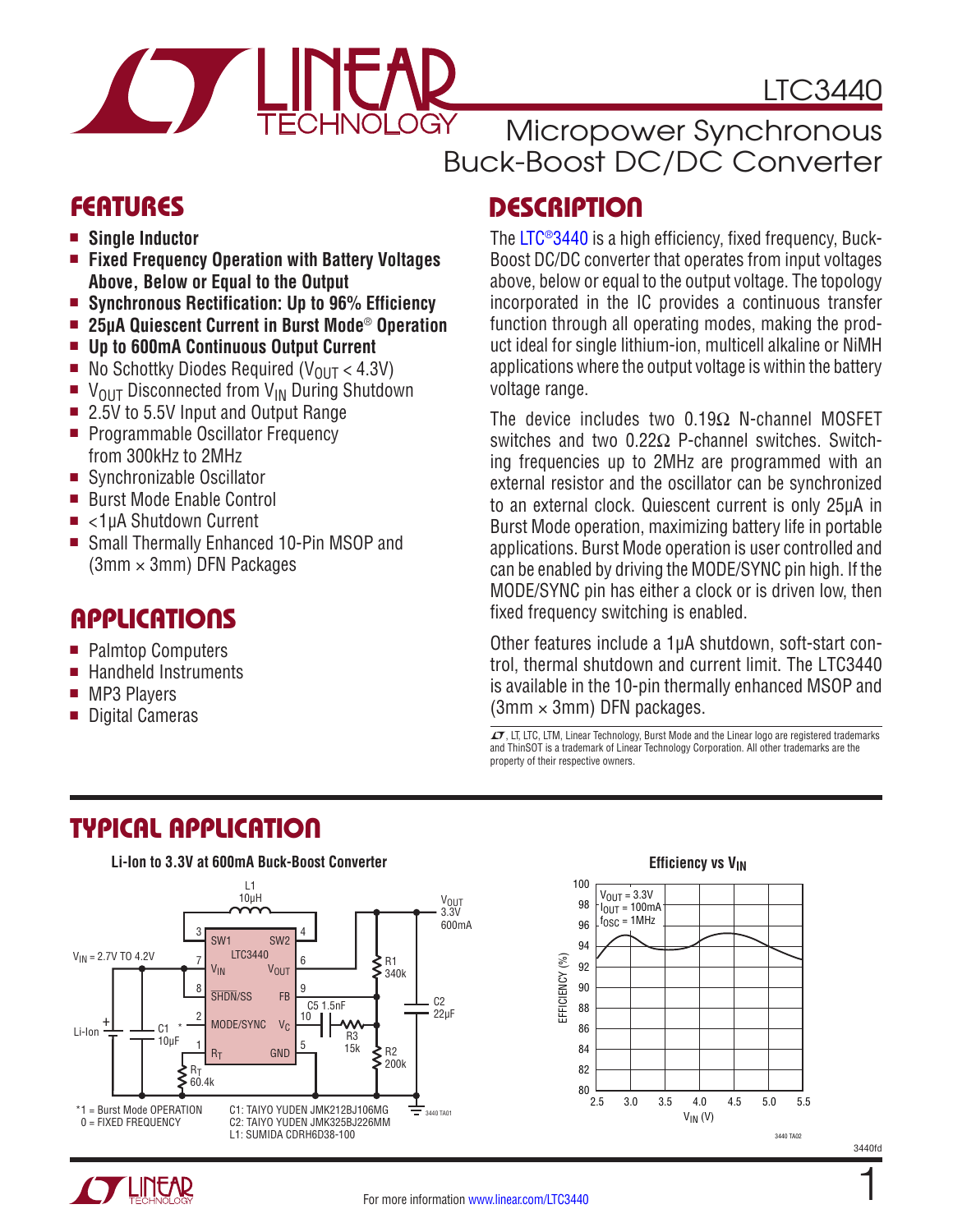#### Absolute Maximum Ratings **(Note 1)**

| $V_C$ , $R_T$ , FB, $\overline{SHDN}/SS$ , |  |
|--------------------------------------------|--|
|                                            |  |

Operating Temperature Range (Note 2)....–40°C to 85°C Storage Temperature Range .................. –65°C to 125°C Lead Temperature (Soldering, 10 sec)...................300°C

### Pin Configuration



### ORDER INFORMATION <http://www.linear.com/product/LTC3440#orderinfo>

| <b>LEAD FREE FINISH</b> | <b>TAPE AND REEL</b> | <b>PART MARKING</b> | PACKAGE DESCRIPTION                    | <b>TEMPERATURE RANGE</b>           |
|-------------------------|----------------------|---------------------|----------------------------------------|------------------------------------|
| LTC3440EDD#PBF          | LTC3440EDD#TRPBF     | ∟BKT                | 10-Lead (3mm $\times$ 3mm) Plastic DFN | $-40^{\circ}$ C to 85°C            |
| LTC3440EMS#PBF          | LTC3440EMS#TRPBF     | LTNP                | 10-Lead Plastic MSOP                   | $-40^{\circ}$ C to 85 $^{\circ}$ C |

Consult LTC Marketing for parts specified with wider operating temperature ranges.

Consult LTC Marketing for information on nonstandard lead based finish parts.

For more information on lead free part marking, go to: http://www.linear.com/leadfree/

For more information on tape and reel specifications, go to: http://www.linear.com/tapeandreel/. Some packages are available in 500 unit reels through designated sales channels with #TRMPBF suffix.

### Electrical Characteristics

**The** ● **denotes specifications that apply over the full operating temperature**  range, otherwise specifications are at  $T_A = 25^{\circ}C$ .  $V_{IN} = V_{OUT} = 3.6V$ ,  $R_T = 60k$ , unless otherwise noted.

| <b>PARAMETER</b>                        | <b>CONDITIONS</b>                                           | MIN   | <b>TYP</b> | <b>MAX</b> | <b>UNITS</b> |
|-----------------------------------------|-------------------------------------------------------------|-------|------------|------------|--------------|
| Input Start-Up Voltage                  |                                                             |       | 2.4        | 2.5        | $\vee$       |
| Input Operating Range                   |                                                             | 2.5   |            | 5.5        | $\vee$       |
| Output Voltage Adjust Range             |                                                             | 2.5   |            | 5.5        | $\vee$       |
| Feedback Voltage                        |                                                             | 1.196 | 1.22       | 1.244      | $\vee$       |
| <b>Feedback Input Current</b>           | $V_{FR} = 1.22V$                                            |       |            | 50         | nA           |
| Quiescent Current, Burst Mode Operation | $V_C = 0V$ , MODE/SYNC = 3V (Note 3)                        |       | 25         | 40         | μA           |
| Quiescent Current, Shutdown             | $\overline{\text{SHDN}}$ = 0V, Not Including Switch Leakage |       | 0.1        |            | μA           |
| Quiescent Current, Active               | $V_C = 0V$ , MODE/SYNC = 0V (Note 3)                        |       | 600        | 1000       | μA           |
| <b>NMOS Switch Leakage</b>              | Switches B and C                                            |       | 0.1        | 5          | μA           |



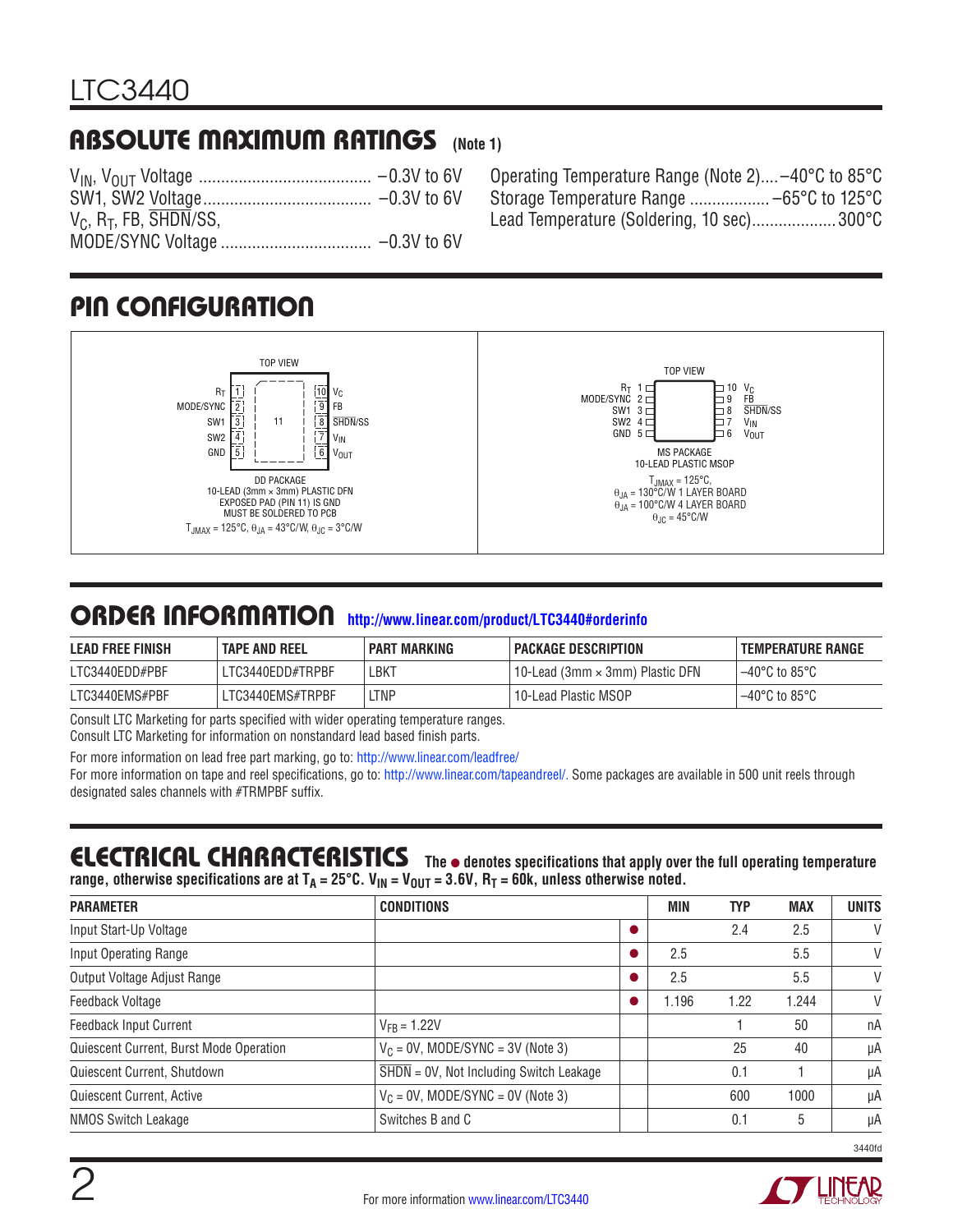### **ELECTRICAL CHARACTERISTICS** The  $\bullet$  denotes specifications that apply over the full operating temperature

range, otherwise specifications are at  $T_A = 25^{\circ}C$ . V<sub>IN</sub> = V<sub>OUT</sub> = 3.6V, R<sub>T</sub> = 60k, unless otherwise noted.

| <b>PARAMETER</b>                 | <b>CONDITIONS</b>                                            | <b>MIN</b> | <b>TYP</b> | <b>MAX</b> | <b>UNITS</b>                   |
|----------------------------------|--------------------------------------------------------------|------------|------------|------------|--------------------------------|
| <b>PMOS Switch Leakage</b>       | Switches A and D                                             |            | 0.1        | 10         | μA                             |
| NMOS Switch On Resistance        | Switches B and C                                             |            | 0.19       |            | Ω                              |
| <b>PMOS Switch On Resistance</b> | Switches A and D                                             |            | 0.22       |            | $\Omega$                       |
| Input Current Limit              |                                                              |            |            |            | Α                              |
| Maximum Duty Cycle               | Boost (% Switch C On)<br>Buck (% Switch A On)                | 55<br>100  | 75         |            | $\frac{0}{0}$<br>$\frac{0}{0}$ |
| Minimum Duty Cycle               |                                                              |            |            | 0          | $\frac{0}{0}$                  |
| <b>Frequency Accuracy</b>        |                                                              | 0.8        |            | 1.2        | <b>MHz</b>                     |
| MODE/SYNC Threshold              |                                                              | 0.4        |            | 2          | V                              |
| <b>MODE/SYNC Input Current</b>   | $V_{MODE/SYNC} = 5.5V$                                       |            | 0.01       |            | μA                             |
| Error Amp AVOL                   |                                                              |            | 90         |            | dB                             |
| Error Amp Source Current         |                                                              |            | 15         |            | μA                             |
| Error Amp Sink Current           |                                                              |            | 380        |            | μA                             |
| SHDN/SS Threshold                | When IC is Enabled<br>When EA is at Maximum Boost Duty Cycle | 0.4        | 2.2        | 1.5        | V<br>V                         |
| SHDN/SS Input Current            | $V_{\overline{\text{SHDN}}} = 5.5V$                          |            | 0.01       |            | μA                             |

**Note 1:** Absolute Maximum Ratings are those values beyond which the life of the device may be impaired.

**Note 2:** The LTC3440E is guaranteed to meet performance specifications from 0°C to 70°C. Specifications over the –40°C to 85°C operating

temperature range are assured by design, characterization and correlation with statistical process controls.

**Note 3:** Current measurements are performed when the outputs are not switching.

### Typical Performance Characteristics



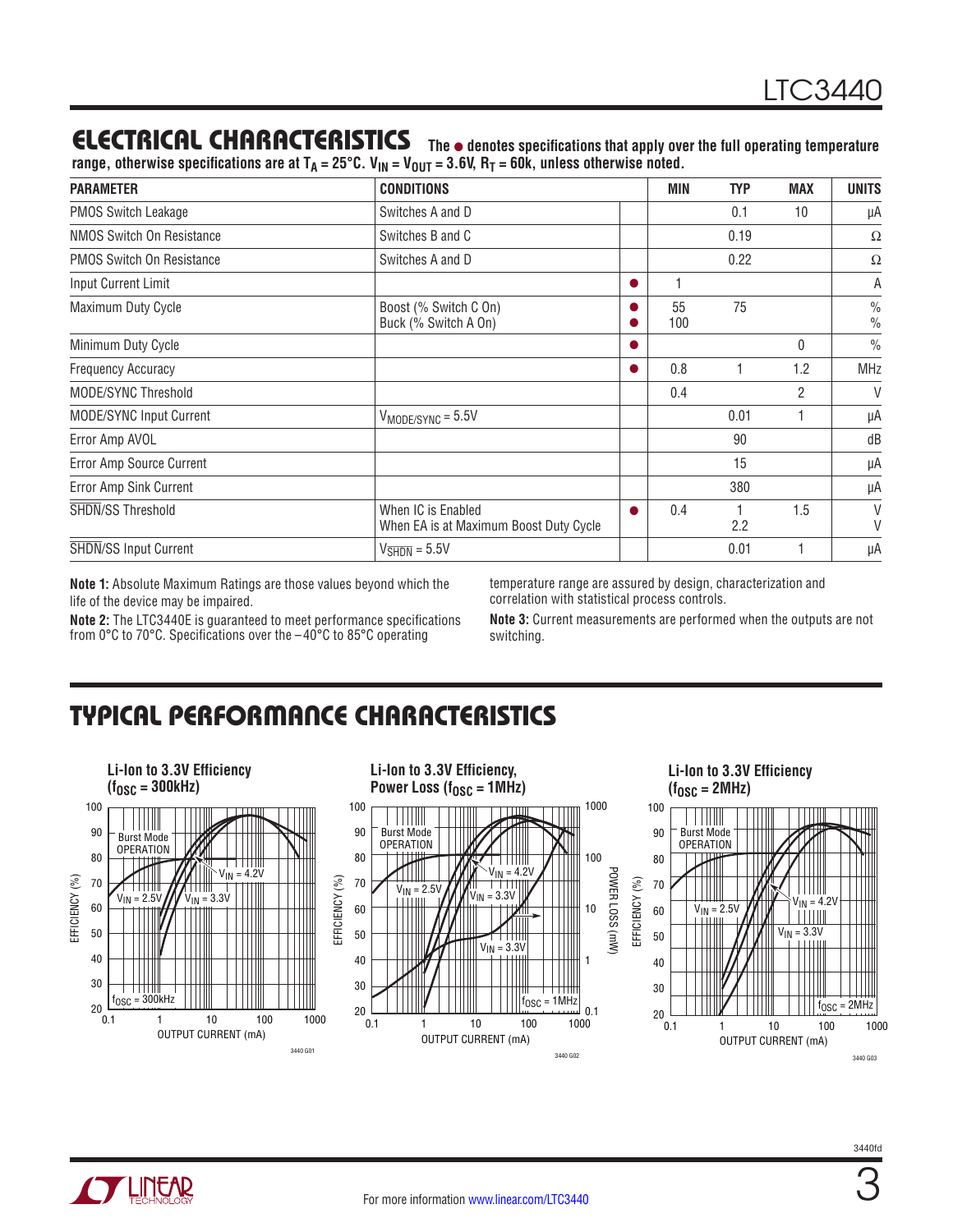### Typical Performance Characteristics











40  $V_{IN} = V_{OUT} = 3.6V$ 







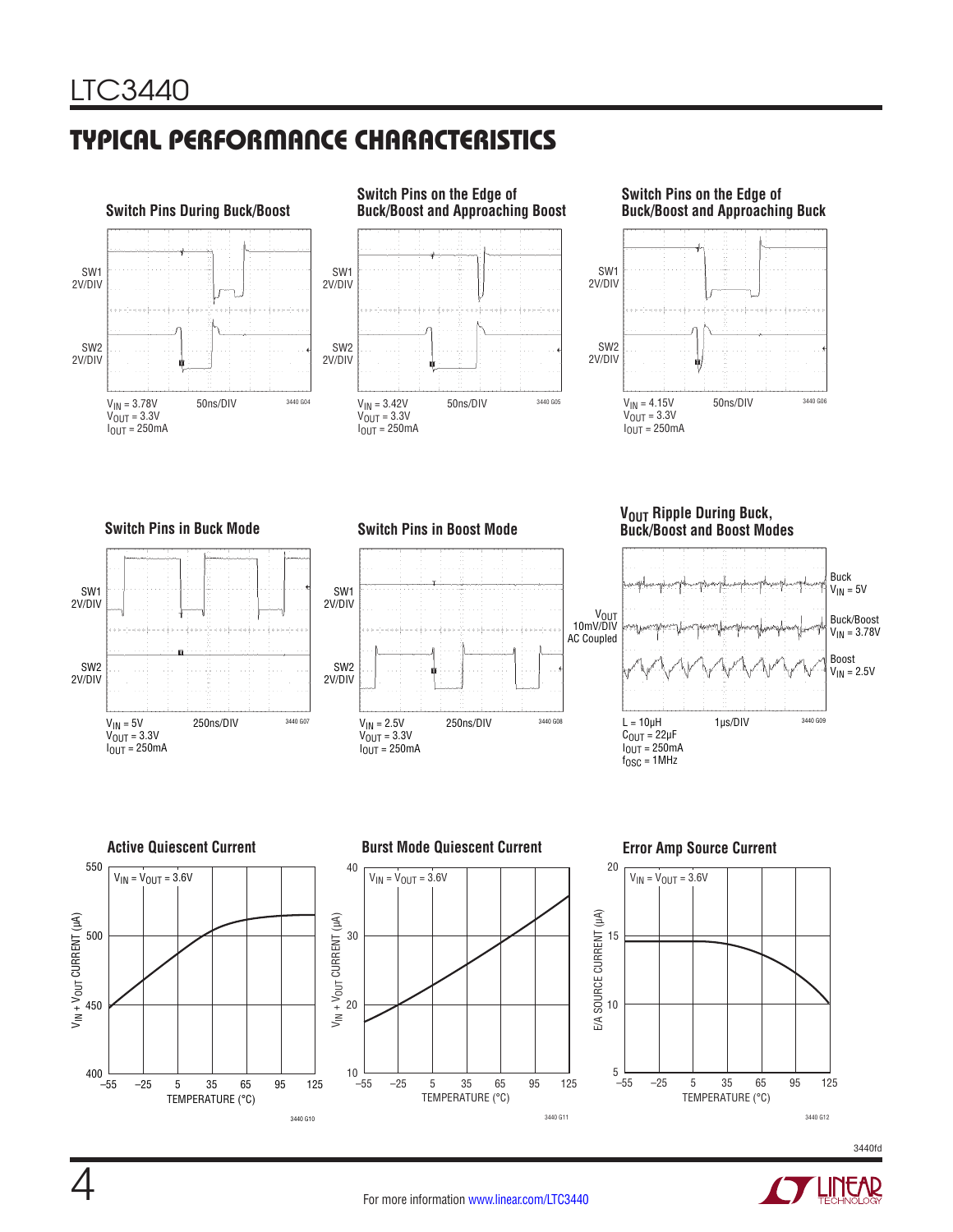### Typical Performance Characteristics







**Feedback Voltage Line Regulation Error Amp Sink Current PMOS RDS(ON)** 



TEMPERATURE (°C) –55 350 E/A SINK CURRENT (µA) 370 390 410 430 –25 5 35 65 95 125  $V_{IN} = V_{OUT} = 3.6V$ 









3440 G17



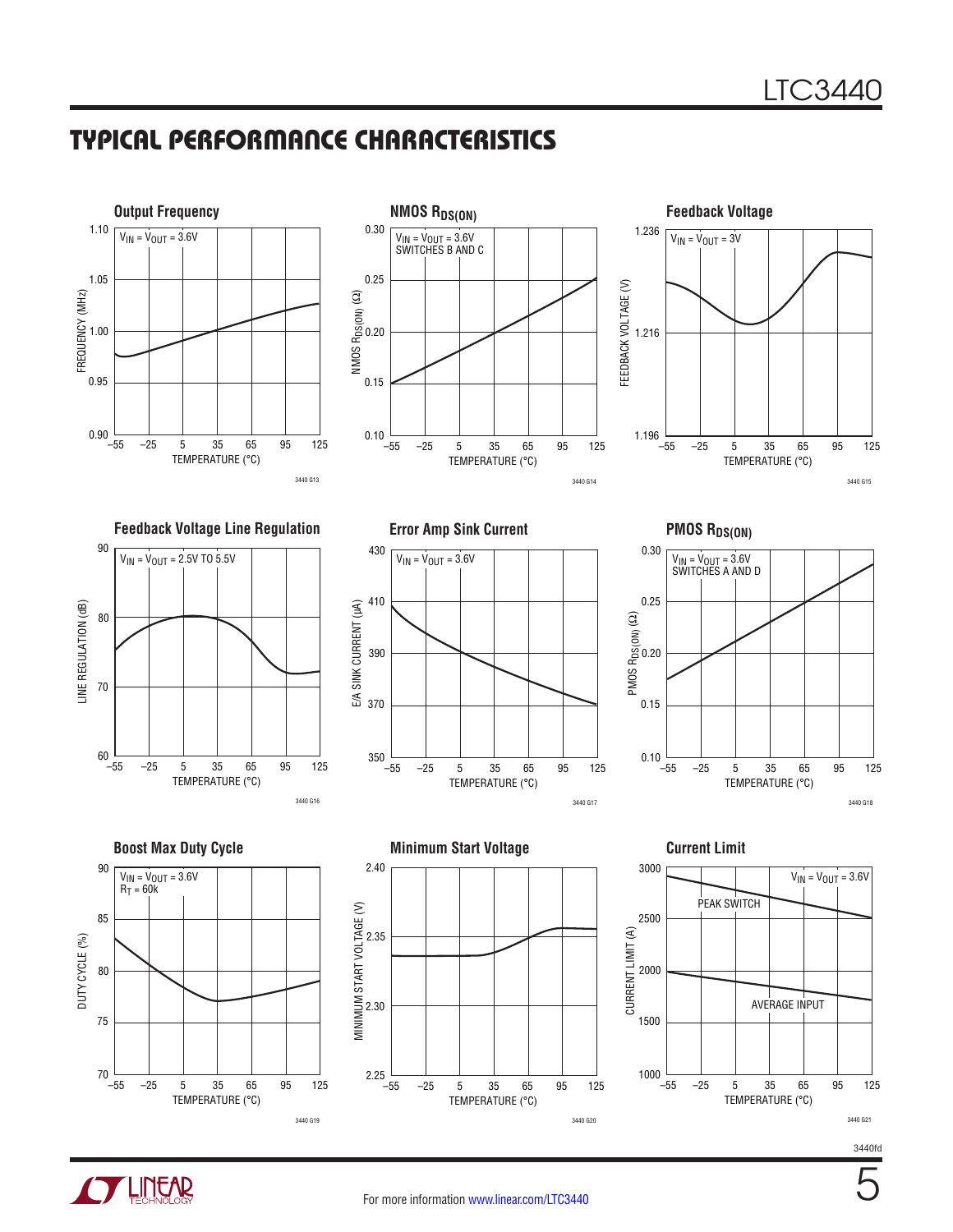### Pin Functions

**R<sub>T</sub>** (Pin 1): Timing Resistor to Program the Oscillator Frequency. The programming frequency range is 300kHz to 2MHz.

$$
f_{\text{OSC}} = \frac{6 \cdot 10^{10}}{R_{\text{T}}} \text{Hz}
$$

**MODE/SYNC (Pin 2):** MODE/SYNC = External CLK : Synchronization of the internal oscillator. A clock frequency of twice the desired switching frequency and with a pulse width between 100ns and 2µs is applied. The oscillator free running frequency is set slower than the desired synchronized switching frequency to guarantee sync. The oscillator  $R_T$  component value required is given by:

$$
R_T = \frac{8 \cdot 10^{10}}{f_{SW}}
$$

where  $f_{SW}$  = desired synchronized switching frequency.

**SW1 (Pin 3):** Switch Pin Where the Internal Switches A and B are Connected. Connect inductor from SW1 to SW2. An optional Schottky diode can be connected from SW1 to ground. Minimize trace length to keep EMI down.

**SW2 (Pin 4):** Switch Pin Where the Internal Switches C and D are Connected. For applications with output voltages over 4.3V, a Schottky diode is required from SW2 to  $V_{OUT}$ to ensure the SW pin does not exhibit excess voltage.

**GND (Pin 5):** Signal and Power Ground for the IC.

**VOUT (Pin 6):** Output of the Synchronous Rectifier. A filter capacitor is placed from  $V_{\text{OUT}}$  to GND.

 $V_{IN}$  (Pin 7): Input Supply Pin. Internal  $V_{CC}$  for the IC. A ceramic bypass capacitor as close to the  $V_{IN}$  pin and GND (Pin 5) is required.

**SHDN/SS (Pin 8):** Combined Soft-Start and Shutdown. Grounding this pin shuts down the IC. Tie to >1.5V to enable the IC and >2.5V to ensure the error amp is not clamped from soft-start. An RC from the shutdown command signal to this pin will provide a soft-start function by limiting the rise time of the  $V_C$  pin.

**FB (Pin 9):** Feedback Pin. Connect resistor divider tap here. The output voltage can be adjusted from 2.5V to 5.5V. The feedback reference voltage is typically 1.22V.

$$
V_{\text{OUT}} = 1.22 V \cdot \left(1 + \frac{R1}{R2}\right)
$$

V<sub>C</sub> (Pin 10): Error Amp Output. A frequency compensation network is connected from this pin to the FB pin to compensate the loop. See the section "Compensating the Feedback Loop" for guidelines.

**Exposed Pad (Pin 11, DFN Package Only):** Ground. This pin must be soldered to the PCB and electrically connected to ground.

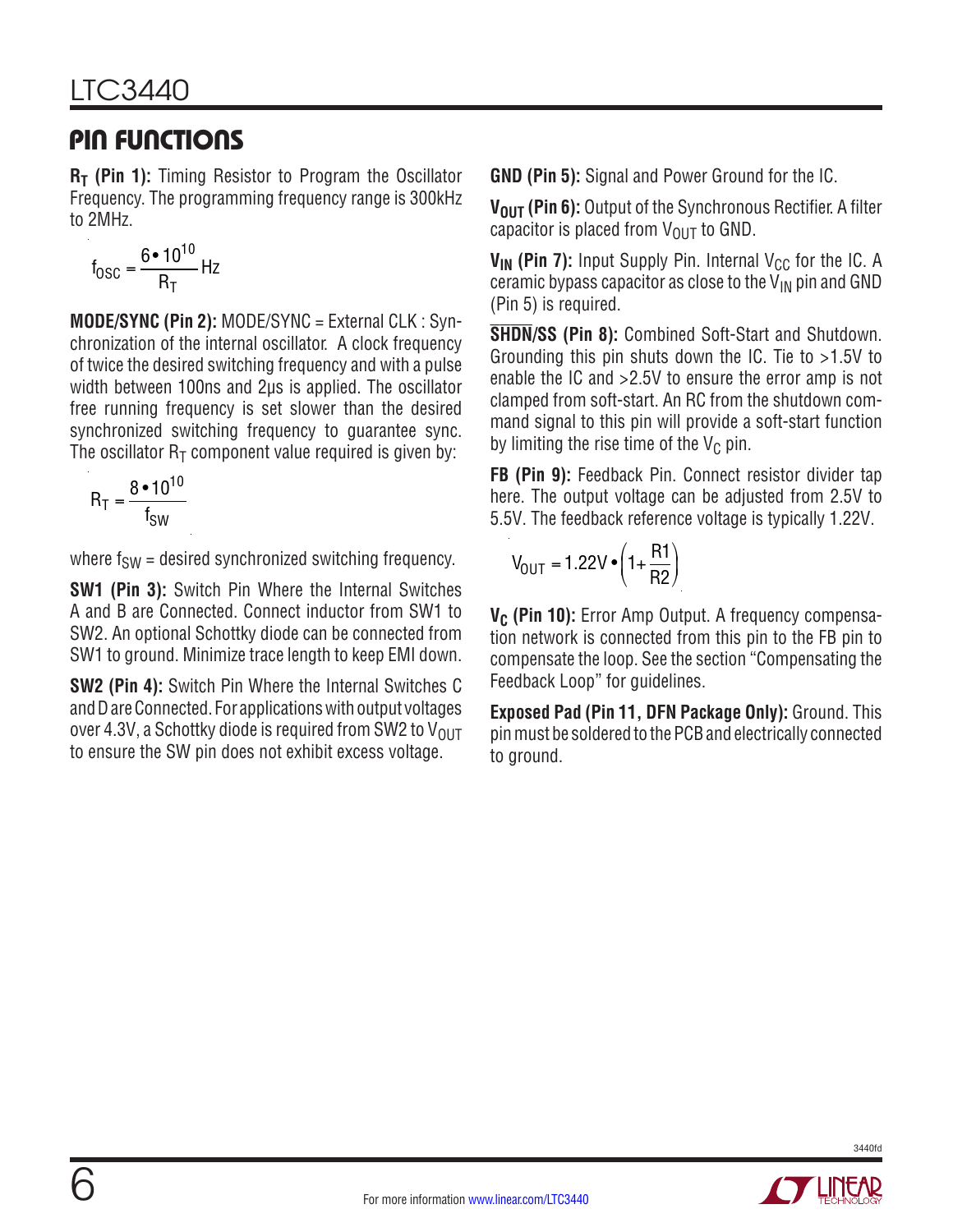### **BLOCK DIAGRAM**





3440fd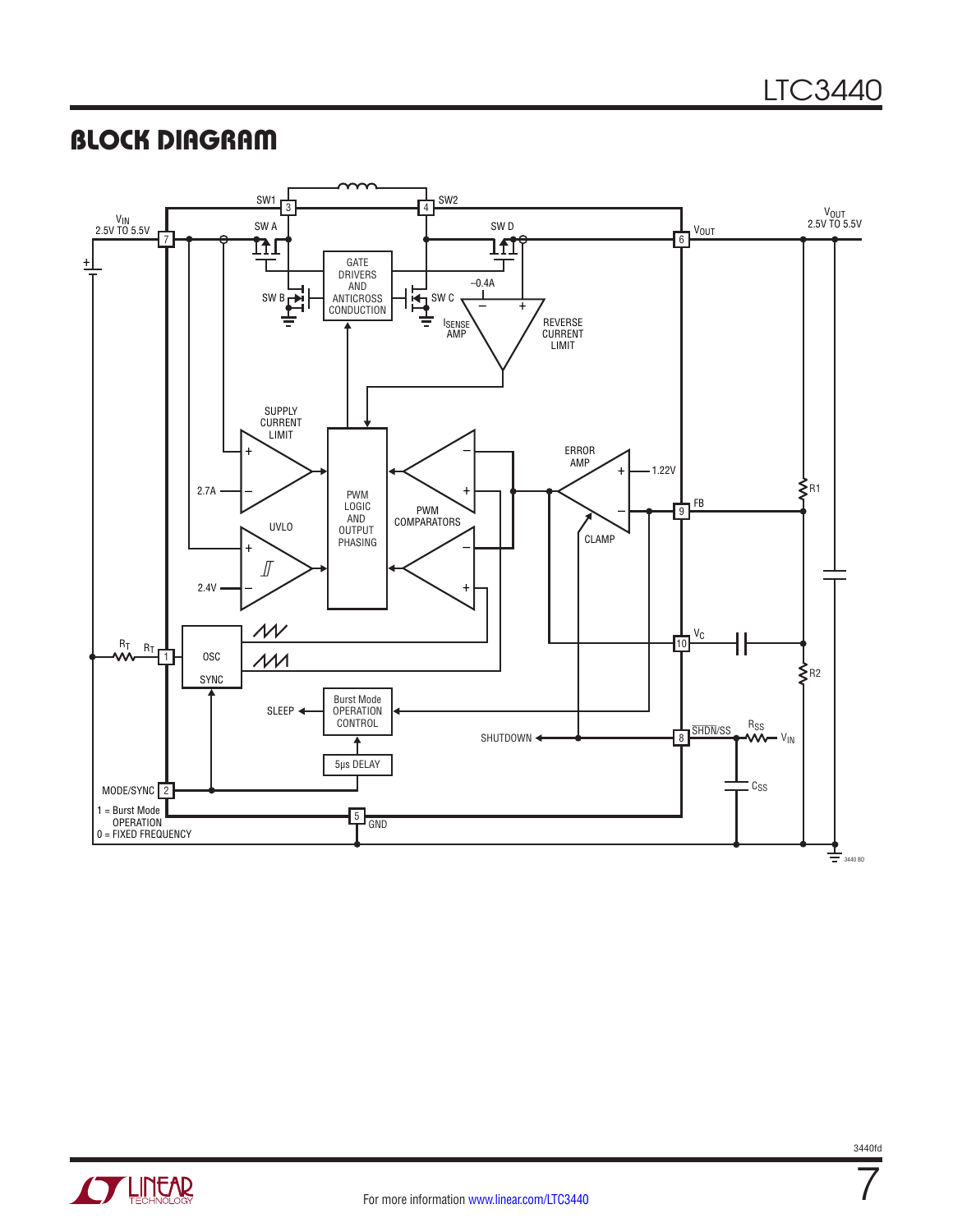The LTC3440 provides high efficiency, low noise power for applications such as portable instrumentation. The LTC proprietary topology allows input voltages above, below or equal to the output voltage by properly phasing the output switches. The error amp output voltage on the  $V_C$  pin determines the output duty cycle of the switches. Since the  $V_C$  pin is a filtered signal, it provides rejection of frequencies from well below the switching frequency. The low  $R_{DS(ON)}$ , low gate charge synchronous switches provide high frequency pulse width modulation control at high efficiency. Schottky diodes across the synchronous switch D and synchronous switch B are not required, but provide a lower drop during the break-before-make time (typically 15ns). The addition of the Schottky diodes will improve peak efficiency by typically 1% to 2% at 600kHz. High efficiency is achieved at light loads when Burst Mode operation is entered and when the IC's quiescent current is a low 25µA.

#### **Low Noise Fixed Frequency Operation**

#### **Oscillator**

The frequency of operation is user programmable and is set through a resistor from the  $R<sub>T</sub>$  pin to ground where:

$$
f = \left(\frac{6e10}{R_T}\right) Hz
$$

An internally trimmed timing capacitor resides inside the IC. The oscillator can be synchronized with an external clock applied to the MODE/SYNC pin. A clock frequency of twice the desired switching frequency and with a pulse width between 100ns and 2µs is applied. The oscillator  $R<sub>T</sub>$  component value required is given by:

$$
R_T = \frac{8 \cdot 10^{10}}{f_{SW}}
$$

where  $f_{SW}$  = desired synchronized switching frequency.

For example to achieve a 1.2MHz synchronized switching frequency the applied clock frequency to the MODE/SYNC pin is set to 2.4MHz and the timing resistor,  $R_T$ , is set to 66.5k (closest 1% value).

#### **Error Amp**

The error amplifier is a voltage mode amplifier. The loop compensation components are configured around the amplifier to provide loop compensation for the converter. The  $\overline{\text{SHDN}}$ /SS pin will clamp the error amp output, V<sub>C</sub>, to provide a soft-start function.

#### **Supply Current Limit**

The current limit amplifier will shut PMOS switch A off once the current exceeds 2.7A typical. The current amplifier delay to output is typically 50ns.

#### **Reverse Current Limit**

The reverse current limit amplifier monitors the inductor current from the output through switch D. Once a negative inductor current exceeds –400mA typical, the IC will shut off switch D.

#### **Output Switch Control**

Figure 1 shows a simplified diagram of how the four internal switches are connected to the inductor,  $V_{IN}$ ,  $V_{OUT}$  and GND. Figure 2 shows the regions of operation for the LTC3440 as a function of the internal control voltage,  $V_{\text{Cl}}$ . The  $V_{\text{Cl}}$ voltage is a level shifted voltage from the output of the error amp ( $V<sub>C</sub>$  pin) (see Figure 5). The output switches are properly phased so the transfer between operation modes is continuous, filtered and transparent to the user. When  $V_{IN}$  approaches  $V_{OUIT}$  the Buck/Boost region is reached where the conduction time of the four switch region is typically 150ns. Referring to Figures 1 and 2, the various regions of operation will now be described.



**Figure 1. Simplified Diagram of Output Switches**



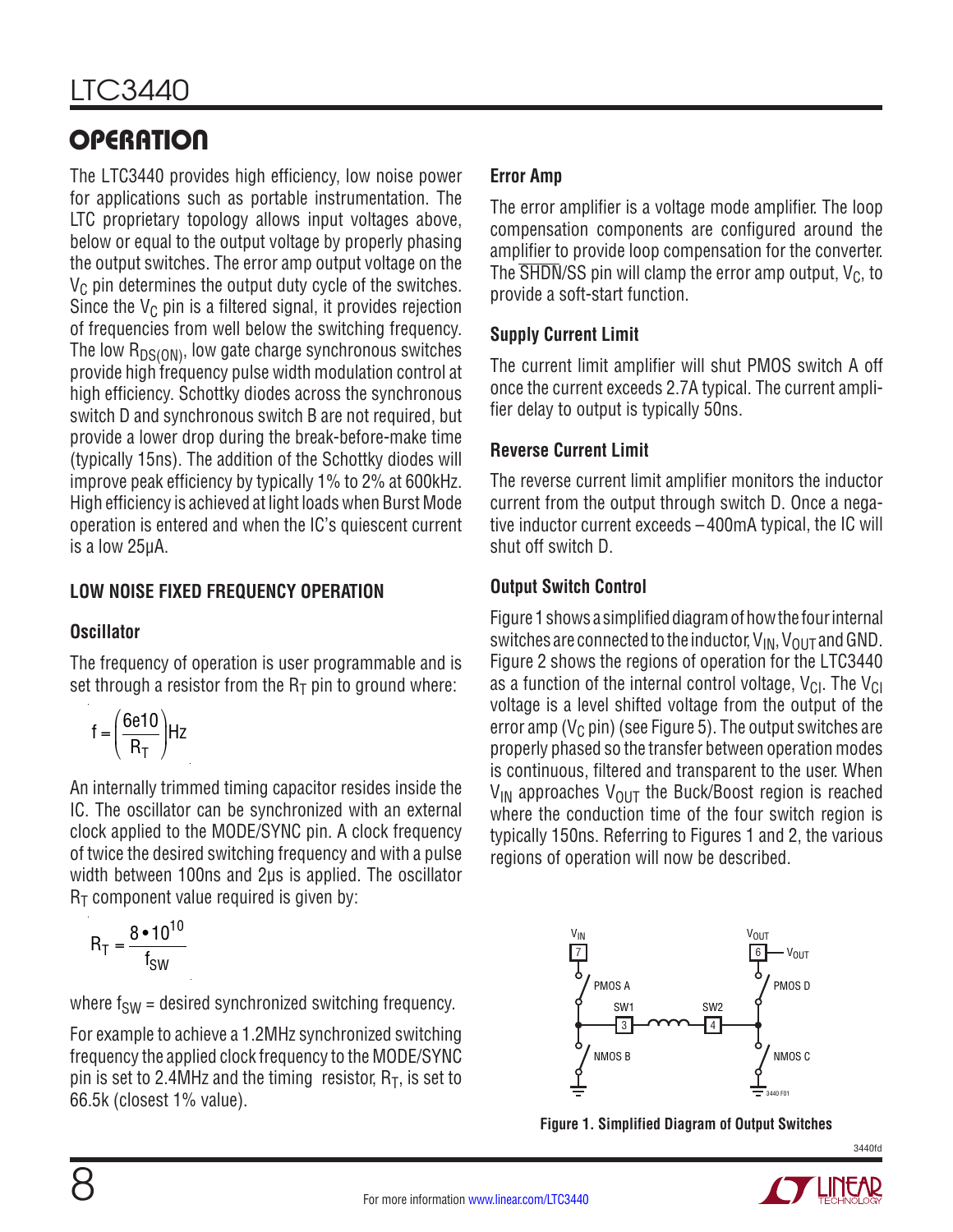

**Figure 2. Switch Control vs Internal Control Voltage, V<sub>CI</sub>** 

#### Buck Region (V<sub>IN</sub> > V<sub>OUT</sub>)

Switch D is always on and switch C is always off during this mode. When the internal control voltage,  $V_{\text{Cl}}$ , is above voltage V1, output A begins to switch. During the off time of switch A, synchronous switch B turns on for the remainder of the time. Switches A and B will alternate similar to a typical synchronous buck regulator. As the control voltage increases, the duty cycle of switch A increases until the maximum duty cycle of the converter in Buck mode reaches D<sub>MAX</sub>\_BUCK, given by:

 $D_{MAX\_B-IICK} = 100 - D4_{SW}$ %

where  $D4<sub>SW</sub>$  = duty cycle % of the four switch range.

 $D4_{SW} = (150 \text{ns} \cdot \text{f}) \cdot 100 \%$ 

where  $f =$  operating frequency,  $Hz$ .

Beyond this point the "four switch," or Buck/Boost region is reached.

#### Buck/Boost or Four Switch (V<sub>IN</sub> ~ V<sub>OUT</sub>)

When the internal control voltage,  $V_{\text{Cl}}$ , is above voltage V2, switch pair AD remain on for duty cycle  $D_{MAX-BICK}$ , and the switch pair AC begins to phase in. As switch pair AC phases in, switch pair BD phases out accordingly. When the  $V_{CI}$  voltage reaches the edge of the Buck/Boost range, at voltage V3, the AC switch pair completely phase out the BD pair, and the boost phase begins at duty cycle  $D4_{SW}$ .

The input voltage,  $V_{IN}$ , where the four switch region begins is given by:

$$
V_{IN} = \frac{V_{OUT}}{1 - (150 \text{ns} \cdot \text{f})} V
$$

The point at which the four switch region ends is given by:

 $V_{IN} = V_{OIII}(1 - D) = V_{OIII}(1 - 150$ ns • f) V

#### **Boost Region (V<sub>IN</sub> < V<sub>OUT</sub>)**

Switch A is always on and switch B is always off during this mode. When the internal control voltage,  $V_{\text{Cl}}$ , is above voltage V3, switch pair CD will alternately switch to provide a boosted output voltage. This operation is typical to a synchronous boost regulator. The maximum duty cycle of the converter is limited to 75% typical and is reached when  $V_{CI}$  is above V4.

#### **Burst Mode Operation**

Burst Mode operation is when the IC delivers energy to the output until it is regulated and then goes into a sleep mode where the outputs are off and the IC is consuming only 25µA. In this mode the output ripple has a variable frequency component that depends upon load current.

During the period where the device is delivering energy to the output, the peak current will be equal to 400mA typical and the inductor current will terminate at zero current for each cycle. In this mode the maximum average output current is given by:

$$
I_{\text{OUT}(MAX)BURST} \approx \frac{0.1 \cdot V_{\text{IN}}}{V_{\text{OUT}} + V_{\text{IN}}} A
$$

Burst Mode operation is user controlled, by driving the MODE/SYNC pin high to enable and low to disable.

The peak efficiency during Burst Mode operation is less than the peak efficiency during fixed frequency because the part enters full-time 4-switch mode (when servicing the output) with discontinuous inductor current as illustrated in Figures 3 and 4. During Burst Mode operation, the control loop is nonlinear and cannot utilize the control voltage from the error amp to determine the control mode,



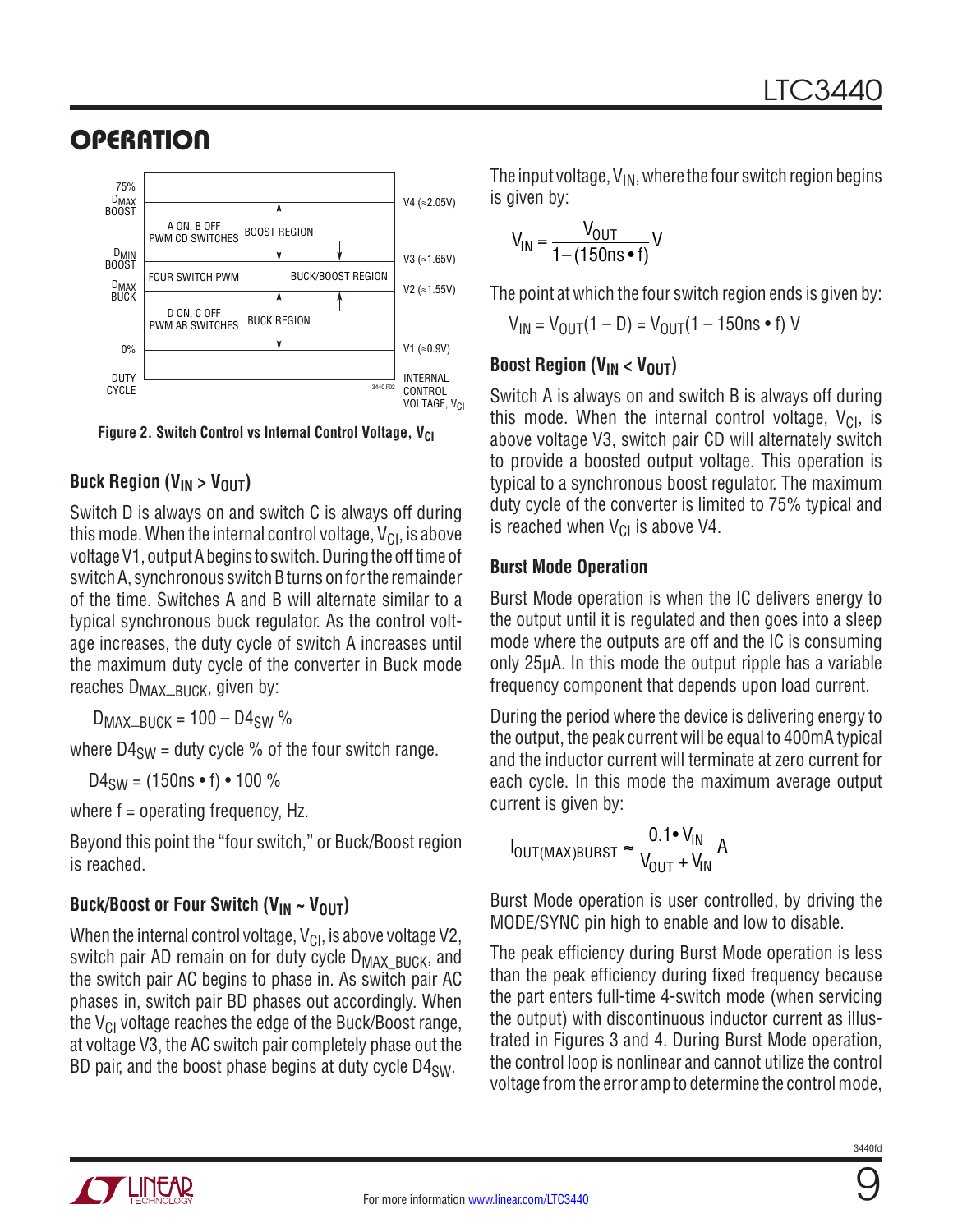therefore full-time 4-switch mode is required to maintain the Buck/Boost function. The efficiency below 1mA becomes dominated primarily by the quiescent current and not the peak efficiency. The equation is given by:

Efficiency Burst  $\approx \frac{(nbm) \cdot l_{\text{LOAD}}}{25}$ 25µA + I<sub>LOAD</sub>

where (ηbm) is typically 79% during Burst Mode operation for an ESR of the inductor of 50m $\Omega$ . For 200m $\Omega$  of inductor ESR, the peak efficiency (ηbm) drops to 75%.

#### **Burst Mode Operation to Fixed Frequency Transient Response**

When transitioning from Burst Mode operation to fixed frequency, the system exhibits a transient since the modes of operation have changed. For most systems this transient is acceptable, but the application may have stringent input current and/or output voltage requirements that dictate a broad-band voltage loop to minimize the transient. Lowering the DC gain of the loop will facilitate the task (10M FB to  $V_c$ ) at the expense of DC load regulation. Type 3 compensation is also recommended to broad band the loop and roll off past the two pole response of the LC of the converter (see Closing the Feedback Loop).



**Figure 3. Inductor Charge Cycle During Burst Mode Operation**



**Figure 4. Inductor Discharge Cycle During Burst Mode Operation**

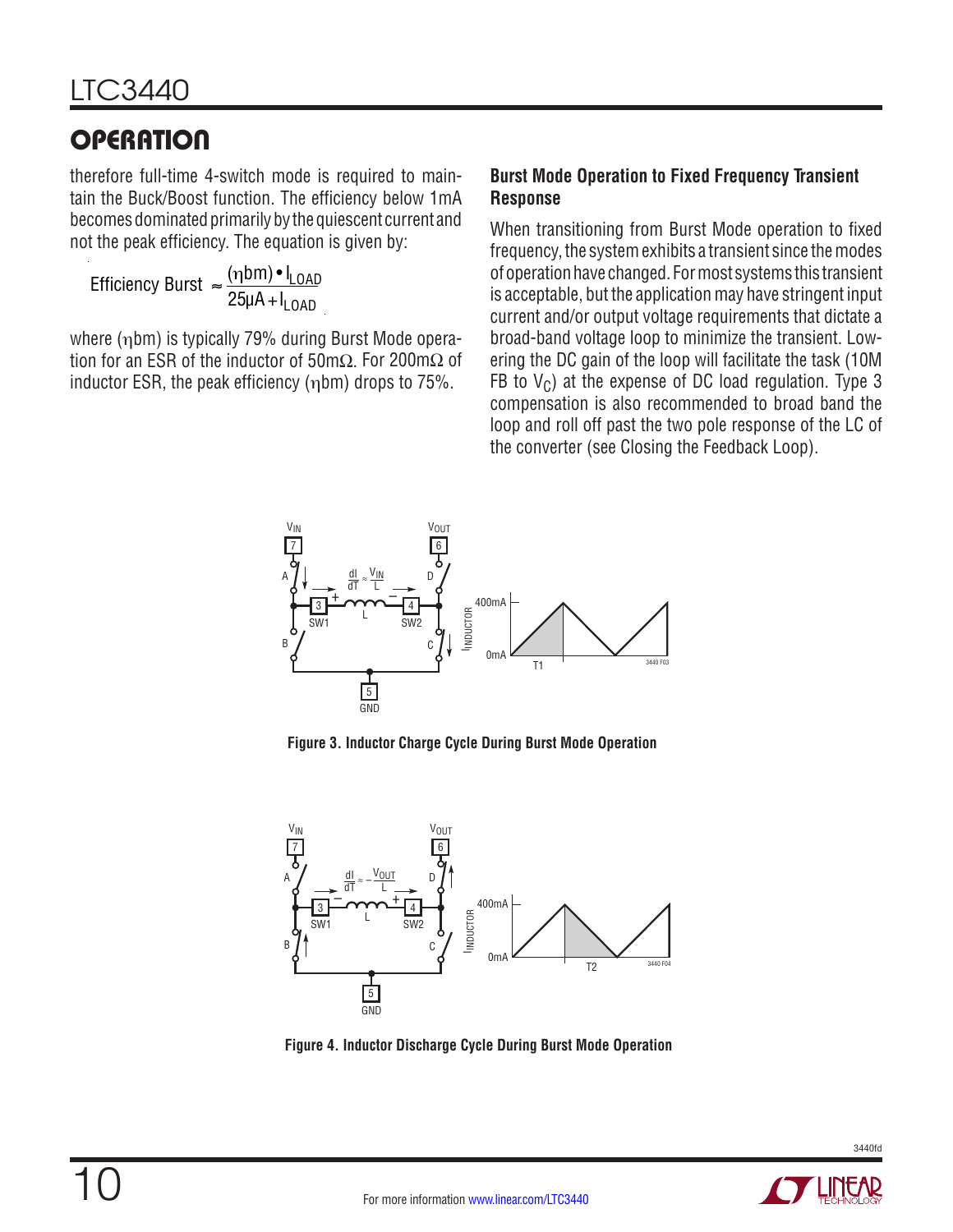#### **Soft-Start**

The soft-start function is combined with shutdown. When the SHDN/SS pin is brought above typically 1V, the IC is enabled but the EA duty cycle is clamped from the  $V_C$  pin. A detailed diagram of this function is shown in Figure 5. The component $\frac{\mathsf{R}_{\text{SS}}}{{\mathsf{R}_{\text{SS}}}}$  and  $\mathsf{C}_{\text{SS}}$  provide a slow ramping voltage on the SHDN/SS pin to provide a soft-start function.



**Figure 5. Soft-Start Circuitry**

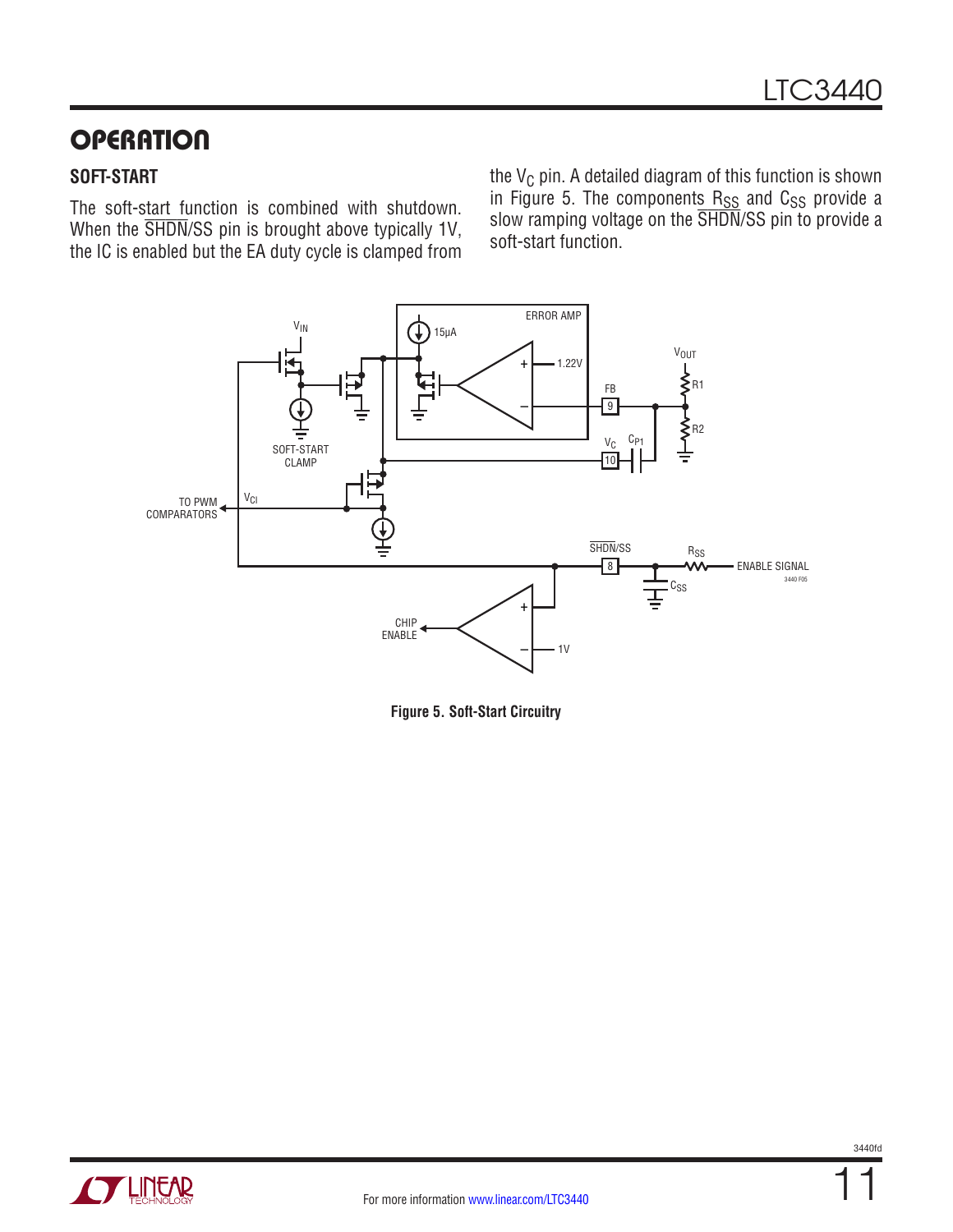## Applications Information

**COMPONENT SELECTION**



**Figure 6. Recommended Component Placement. Traces Carrying High Current are Direct. Trace Area at FB and V<sub>C</sub> Pins are Kept Low. Lead Length to Battery Should be Kept Short**

#### **Inductor Selection**

The high frequency operation of the LTC3440 allows the use of small surface mount inductors. The inductor current ripple is typically set to 20% to 40% of the maximum inductor current. For a given ripple the inductance terms are given as follows:

$$
L > \frac{V_{IN(MIN)} \cdot (V_{OUT} - V_{IN(MIN)})}{f \cdot I_{OUT(MAX)} \cdot Ripple \cdot V_{OUT}} \mu H
$$
  

$$
L > \frac{V_{OUT} \cdot (V_{IN(MAX)} - V_{OUT})}{f \cdot I_{OUT(MAX)} \cdot Ripple \cdot V_{IN(MAX)}} \mu H
$$

where  $f =$  operating frequency, MHz Ripple = allowable inductor current ripple  $(e.g., 0.2 = 20\%)$  $V_{IN(MIN)}$  = minimum input voltage, V  $V_{IN(MAX)}$  = maximum input voltage, V  $V_{OIII}$  = output voltage, V  $I_{\text{OUT}(MAX)}$  = maximum output load current For high efficiency, choose an inductor with a high frequency core material, such as ferrite, to reduce core loses. The inductor should have low ESR (equivalent series resistance) to reduce the  $1<sup>2</sup>R$  losses, and must be able to handle the peak inductor current without saturating. Molded chokes or chip inductors usually do not have enough core to support the peak inductor currents in the 1A to 2A region. To minimize radiated noise, use a toroid, pot core or shielded bobbin inductor. See Table 1 for suggested components and Table 2 for a list of component suppliers.

| <b>SUPPLIER</b> | <b>PHONE</b>                                        | <b>FAX</b>                        | <b>WEB SITE</b>              |
|-----------------|-----------------------------------------------------|-----------------------------------|------------------------------|
| Coilcraft       | (847) 639-6400                                      | (847) 639-1469                    | www.coilcraft.com            |
| Coiltronics     | (561) 241-7876                                      | (561) 241-9339                    | www.coiltronics.com          |
| Murata          | USA:<br>(814) 237-1431<br>(800) 831-9172            | USA:<br>(814) 238-0490            | www.murata.com               |
| Sumida          | USA:<br>(847) 956-0666<br>Japan:<br>81(3) 3607-5111 | (847) 956-0702<br>81(3) 3607-5144 | www.japanlink.com/<br>sumida |

#### **Output Capacitor Selection**

The bulk value of the capacitor is set to reduce the ripple due to charge into the capacitor each cycle. The steady state ripple due to charge is given by:

$$
\% \text{Ripple\_Boost} = \frac{I_{OUT(MAX)} \cdot (V_{OUT} - V_{IN(MIN)}) \cdot 100}{C_{OUT} \cdot V_{OUT}^2 \cdot f} \%
$$
  

$$
\% \text{Ripple\_Buck} = \frac{I_{OUT(MAX)} \cdot (V_{IN(MAX)} - V_{OUT}) \cdot 100}{C_{OUT} \cdot V_{IN(MAX)} \cdot V_{OUT} \cdot f} \%
$$

where  $C_{\text{OUT}}$  = output filter capacitor, F

The output capacitance is usually many times larger in order to handle the transient response of the converter. For a rule of thumb, the ratio of the operating frequency to the unity-gain bandwidth of the converter is the amount the output capacitance will have to increase from the above calculations in order to maintain the desired transient response.

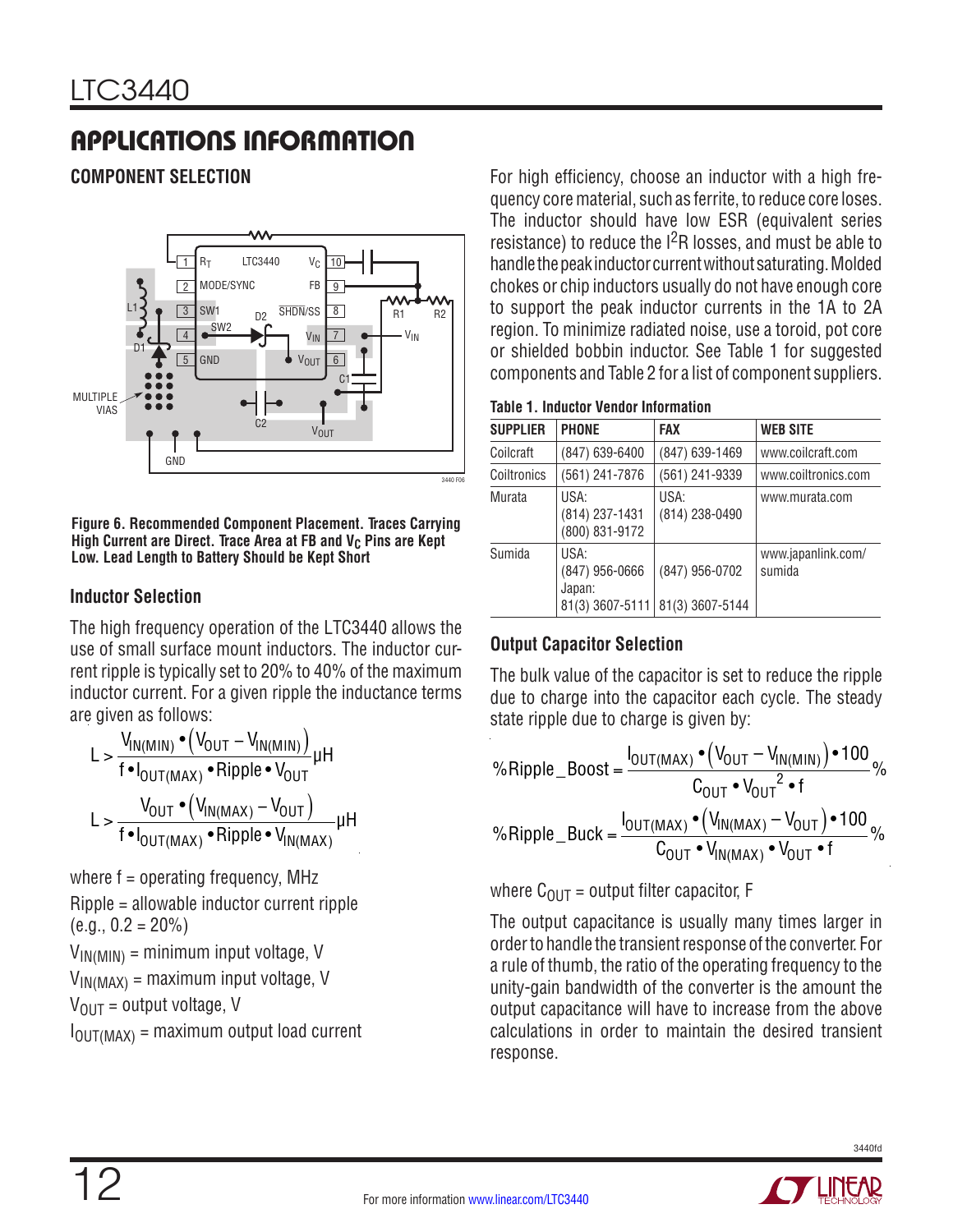### APPLICATIONS INFORMATION

The other component of ripple is due to the ESR (equivalent series resistance) of the output capacitor. Low ESR capacitors should be used to minimize output voltage ripple. For surface mount applications, Taiyo Yuden ceramic capacitors, AVX TPS series tantalum capacitors or Sanyo POSCAP are recommended.

#### **Input Capacitor Selection**

Since the  $V_{IN}$  pin is the supply voltage for the IC it is recommended to place at least a 4.7µF, low ESR bypass capacitor.

#### **Table 2. Capacitor Vendor Information**

| <b>SUPPLIER</b> | <b>PHONE</b>     | <b>FAX</b>                            | <b>WEB SITE</b>    |
|-----------------|------------------|---------------------------------------|--------------------|
| AVX             | (803) 448-9411   | $(803)$ 448-1943                      | www.avxcorp.com    |
| Sanyo           |                  | $(619) 661 - 6322$ $(619) 661 - 1055$ | www.sanyovideo.com |
| Taiyo Yuden     | $(408)$ 573-4150 | $(408)$ 573-4159                      | www.t-yuden.com    |

#### **Optional Schottky Diodes**

To achieve a 1%-2% efficiency improvement above 50mW, Schottky diodes can be added across synchronous switches B (SW1 to GND) and D (SW2 to  $V_{OIII}$ ). The Schottky diodes will provide a lower voltage drop during the break-before-make time (typically 15ns) of the NMOS to PMOS transition. General purpose diodes such as a 1N914 are not recommended due to the slow recovery times and will compromise efficiency. If desired a large Schottky diode, such as an MBRM120T3, can be used from SW2 to  $V_{\text{OUT}}$ . A low capacitance Schottky diode is recommended from GND to SW1 such as a Phillips PMEG2010EA or equivalent.

#### **Output Voltage > 4.3V**

A Schottky diode from SW to  $V_{\text{OUT}}$  is required for output voltages over 4.3V. The diode must be located as close to the pins as possible in order to reduce the peak voltage on SW2 due to the parasitic lead and trace inductance.

#### **Input Voltage > 4.5V**

For applications with input voltages above 4.5V which could exhibit an overload or short-circuit condition, a 2Ω/1nF series snubber is required between the SW1 pin and GND. A Schottky diode such as the Phillips PMEG2010EA or equivalent from SW1 to  $V_{IN}$  should also be added as close to the pins as possible. For the higher input voltages  $V_{\text{IN}}$ bypassing becomes more critical, therefore, a ceramic bypass capacitor as close to the  $V_{IN}$  and GND pins as possible is also required.

#### **Operating Frequency Selection**

There are several considerations in selecting the operating frequency of the converter. The first is, what are the sensitive frequency bands that cannot tolerate any spectral noise? For example, in products incorporating RF communications, the 455kHz IF frequency is sensitive to any noise, therefore switching above 600kHz is desired. Some communications have sensitivity to 1.1MHz and in that case a 2MHz converter frequency may be employed.

Other considerations are the physical size of the converter and efficiency. As the operating frequency goes up, the inductor and filter capacitors go down in value and size. The trade off is in efficiency since the switching losses due to gate charge are going up proportional with frequency.

Additional quiescent current due to the output switches GATE charge is given by:

Buck:  $(0.5 \cdot V_{IN} \cdot f)$  mA

Boost:  $[0.25 \cdot (V_{IN} + V_{OUT}) \cdot f]$  mA

Buck/Boost:  $f \cdot (0.75 \cdot V_{IN} + 0.25 \cdot V_{OUT})$  mA

where  $f =$  switching frequency in MHz

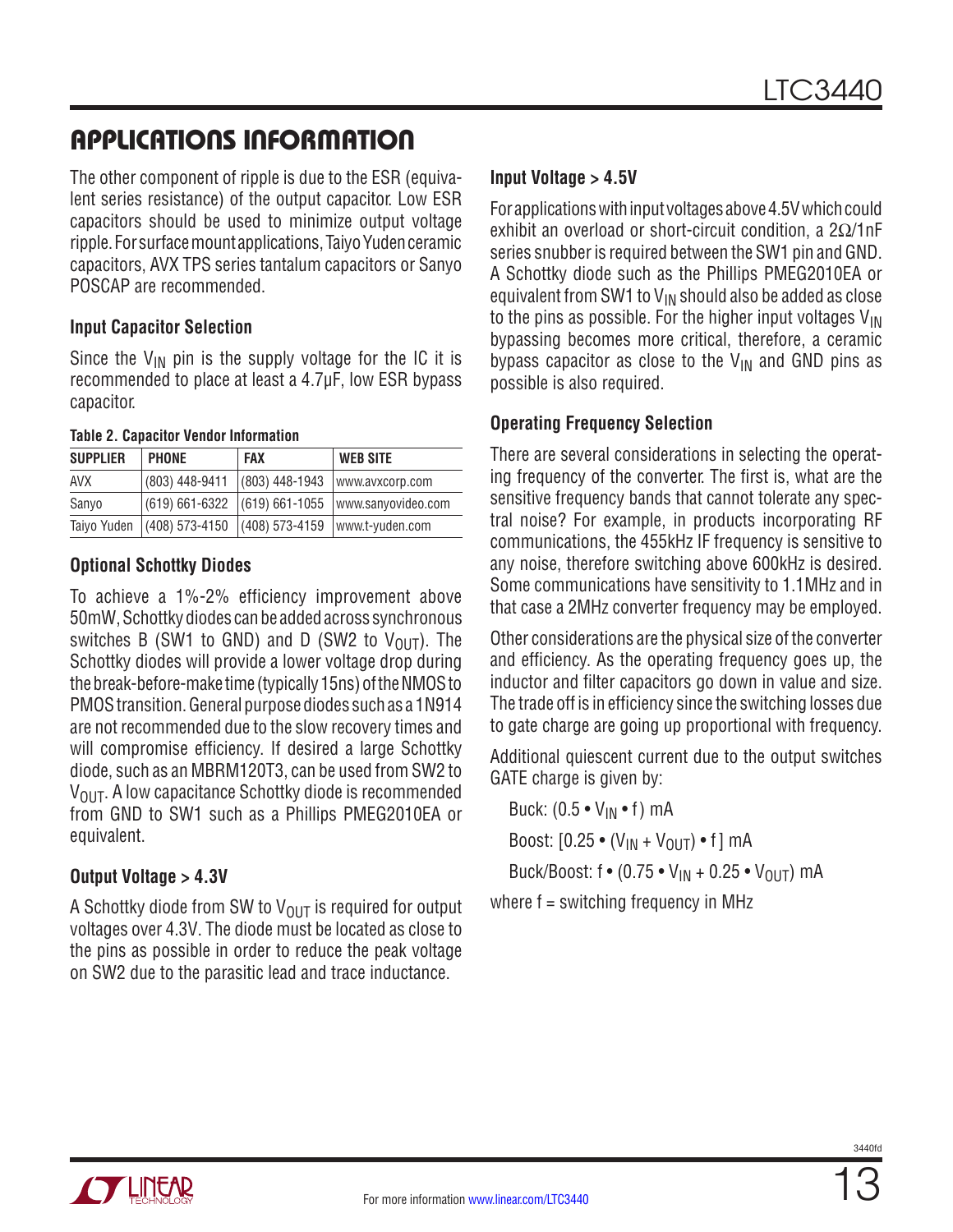### APPLICATIONS INFORMATION

#### **Closing the Feedback Loop**

The LTC3440 incorporates voltage mode PWM control. The control to output gain varies with operation region (Buck, Boost, Buck-Boost), but is usually no greater than 15. The output filter exhibits a double pole response is given by:

 $f_{\text{FILTER\_POLE}} = \frac{1}{2.2 \times 10^{-4} \text{ J}}$ 2•π•√L•C<sub>OUT</sub> Hz (in Buck mode)

 $f_{\text{FILTER\_POLE}} = \frac{V_{\text{IN}}}{2.214 \times 10^{-10}}$ 2•V<sub>OUT</sub>•π•√L•C<sub>OUT</sub> Hz (inBoost mode)

where L is in Henries and  $C_{\text{OUT}}$  is the output filter capacitor in Farads.

The output filter zero is given by:

$$
f_{\text{FILTER}\_\text{ZERO}} = \frac{1}{2 \cdot \pi \cdot R_{\text{ESR}} \cdot C_{\text{OUT}}} Hz
$$

where  $R_{ESR}$  is the capacitor equivalent series resistance.

A troublesome feature in Boost mode is the right-half plane zero (RHP), and is given by:

$$
f_{RHPZ} = \frac{V_{IN}^2}{2 \cdot \pi \cdot I_{OUT} \cdot L \cdot V_{OUT}} Hz
$$

The loop gain is typically rolled off before the RHP zero frequency.

A simple Type I compensation network can be incorporated to stabilize the loop but at a cost of reduced bandwidth and slower transient response. To ensure proper phase margin, the loop requires to be crossed over a decade before the LC double pole.

The unity-gain frequency of the error amplifier with the Type I compensation is given by:

$$
f_{UG} = \frac{1}{2 \cdot \pi \cdot R1 \cdot CP1} Hz
$$

Most applications demand an improved transient response to allow a smaller output filter capacitor. To achieve a higher bandwidth, Type III compensation is required. Two zeros are required to compensate for the double-pole response.

$$
f_{\text{POLE1}} \approx \frac{1}{2 \cdot \pi \cdot 32e^3 \cdot \text{R1} \cdot \text{C}_{\text{P1}}} \text{Hz}
$$

Which is extremely close to DC

$$
f_{\text{ZERO1}} = \frac{1}{2 \cdot \pi \cdot R_{\text{Z}} \cdot C_{\text{P1}}} Hz
$$

$$
f_{\text{ZERO2}} = \frac{1}{2 \cdot \pi \cdot R_{\text{Z}} \cdot C_{\text{P1}}} Hz
$$

$$
f_{\text{ZERO2}} = \frac{1}{2 \cdot \pi \cdot \text{R1} \cdot \text{C}_{\text{Z1}}} \text{Hz}
$$

$$
f_{\text{POLE2}} = \frac{1}{2 \cdot \pi \cdot R_Z \cdot C_{P2}} HZ
$$



**Figure 7. Error Amplifier with Type I Compensation**



**Figure 8. Error Amplifier with Type III Compensation**

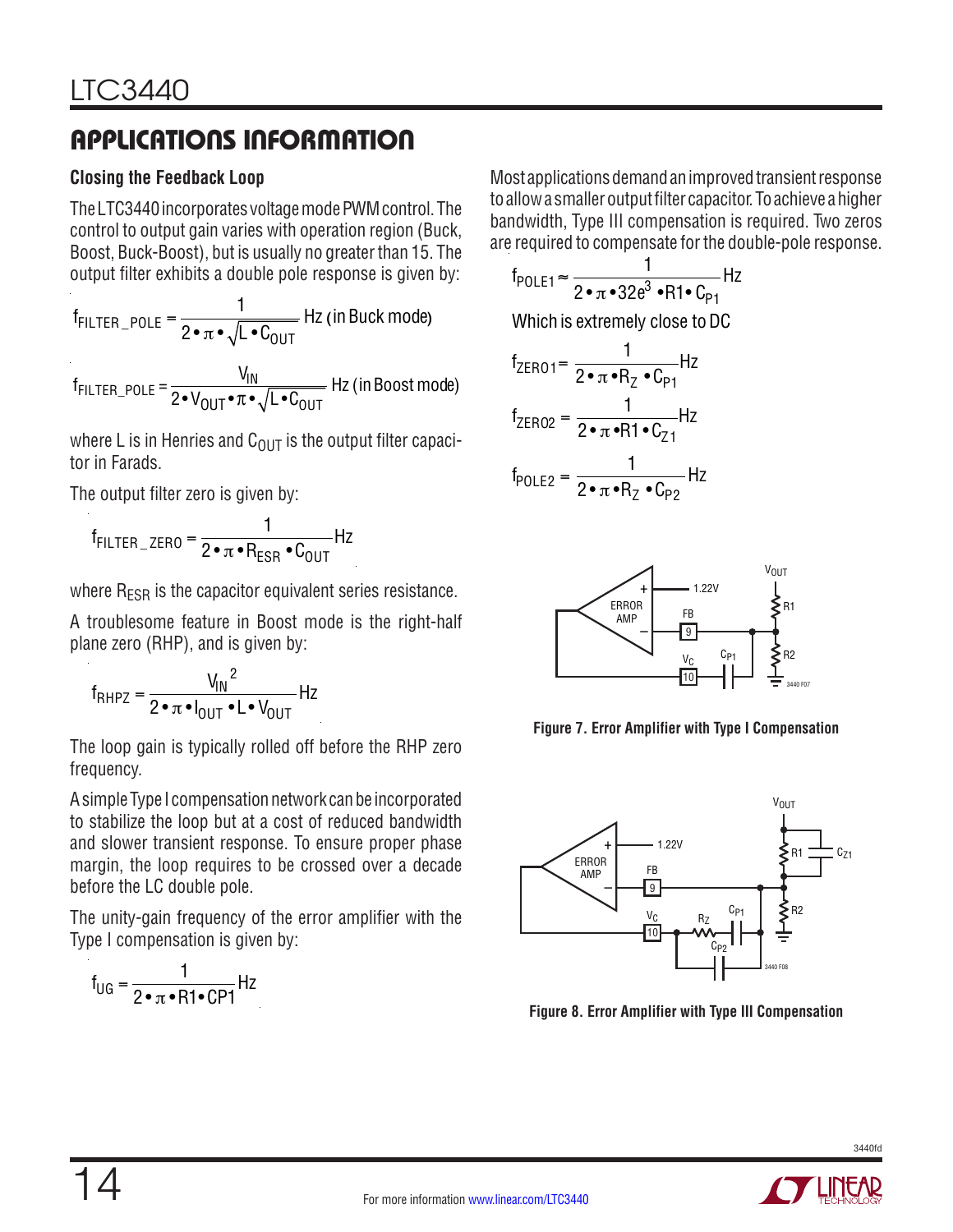### APPLICATIONS INFORMATION

#### **Short-Circuit Improvements**

The LTC3440 is current limited to 2.7A peak to protect the IC from damage. At input voltages above 4.5V a current limit condition may produce undesirable voltages to the IC due to the series inductance of the package, as well as the traces and external components. Following the recommendations for output voltage >4.3V and input voltage >4.5V will improve this condition. Additional short-circuit protection can be accomplished with some external circuitry.

In an overload or short-circuit condition the LTC3440 voltage loop opens and the error amp control voltage on the  $V_C$ pin slams to the upper clamp level. This condition forces boost mode operation in order to attempt to provide more output voltage and the IC hits a peak switch current limit of 2.7A. When switch current limit is reached switches B and D turn on for the remainder of the cycle to reverse the volts • seconds on the inductor. Although this prevents current run away, this condition produces four switch operation producing a current foldback characteristic and the average input current drops. The IC is trimmed to guarantee greater than 1A average input current to meet the maximum load demand, but in a short-circuit or overload condition the foldback characteristic will occur producing higher peak switch currents. To minimize this affect during this condition the following circuits can be utilized.

#### **Restart Circuit**

For a sustained short-circuit the circuit in Figure 9 will force a soft-start condition. The only design constraint is that R2/C2 time constant must be longer than the soft-start components R1/C1 to ensure start-up.

#### **Simple Average Input Current Control**

A simple average current limit circuit is shown in Figure 10. Once the input current of the IC is above approximately 1A, Q1 will start sourcing current into the FB pin and lower the output voltage to maintain the average input current. Since the voltage loop is utilized to perform average current limit, the voltage control loop is maintained and the  $V_C$  voltage does not slam. The averaging function of current comes from the fact that voltage loop compensation is also used with this circuit.







**Figure 10. Simple Input Current Control Utilizing the Voltage Loop**

3440fr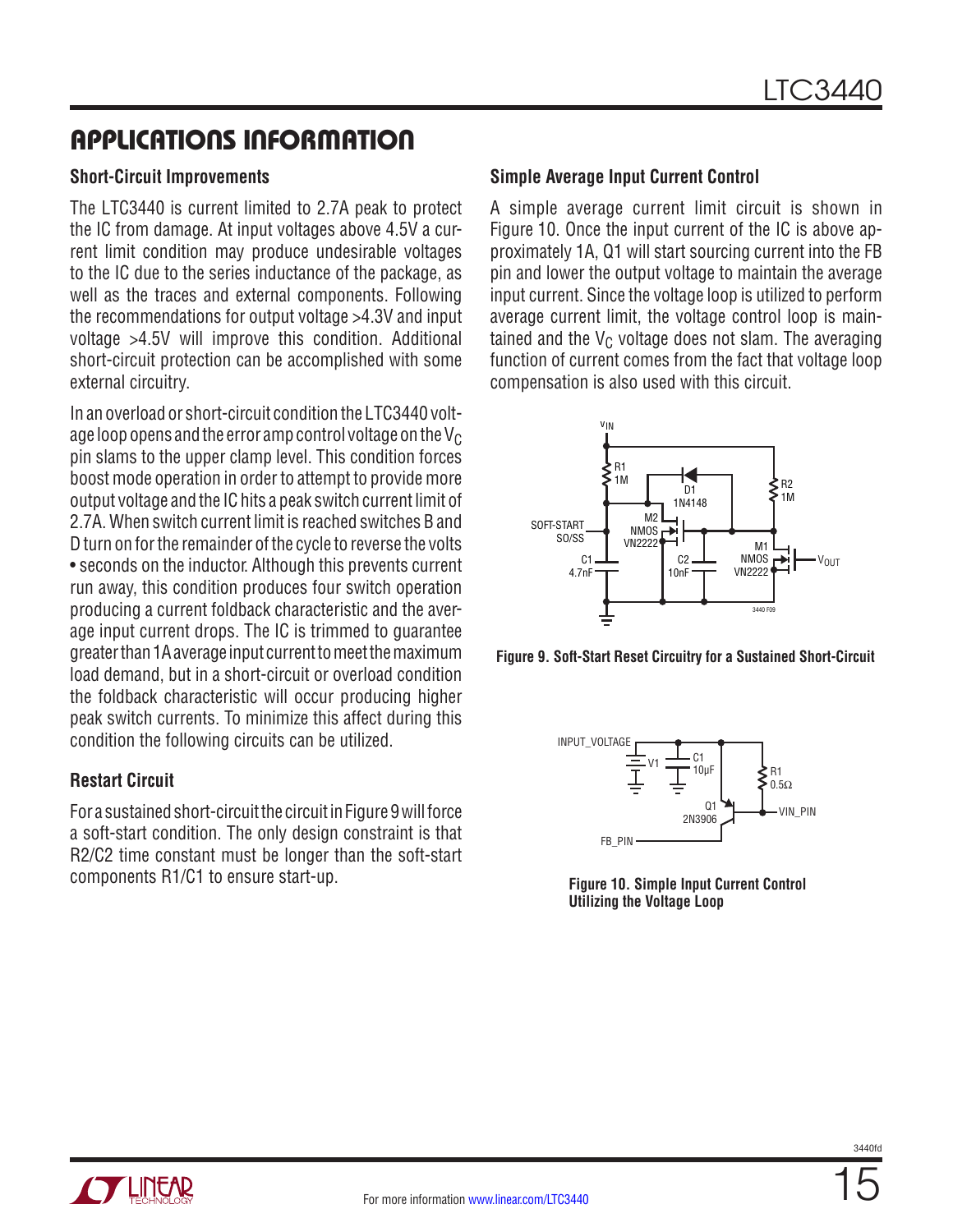### Typical Applications



**3-Cell to 3.3V at 600mA Converter**

**3-Cell to 3.3V Efficiency**



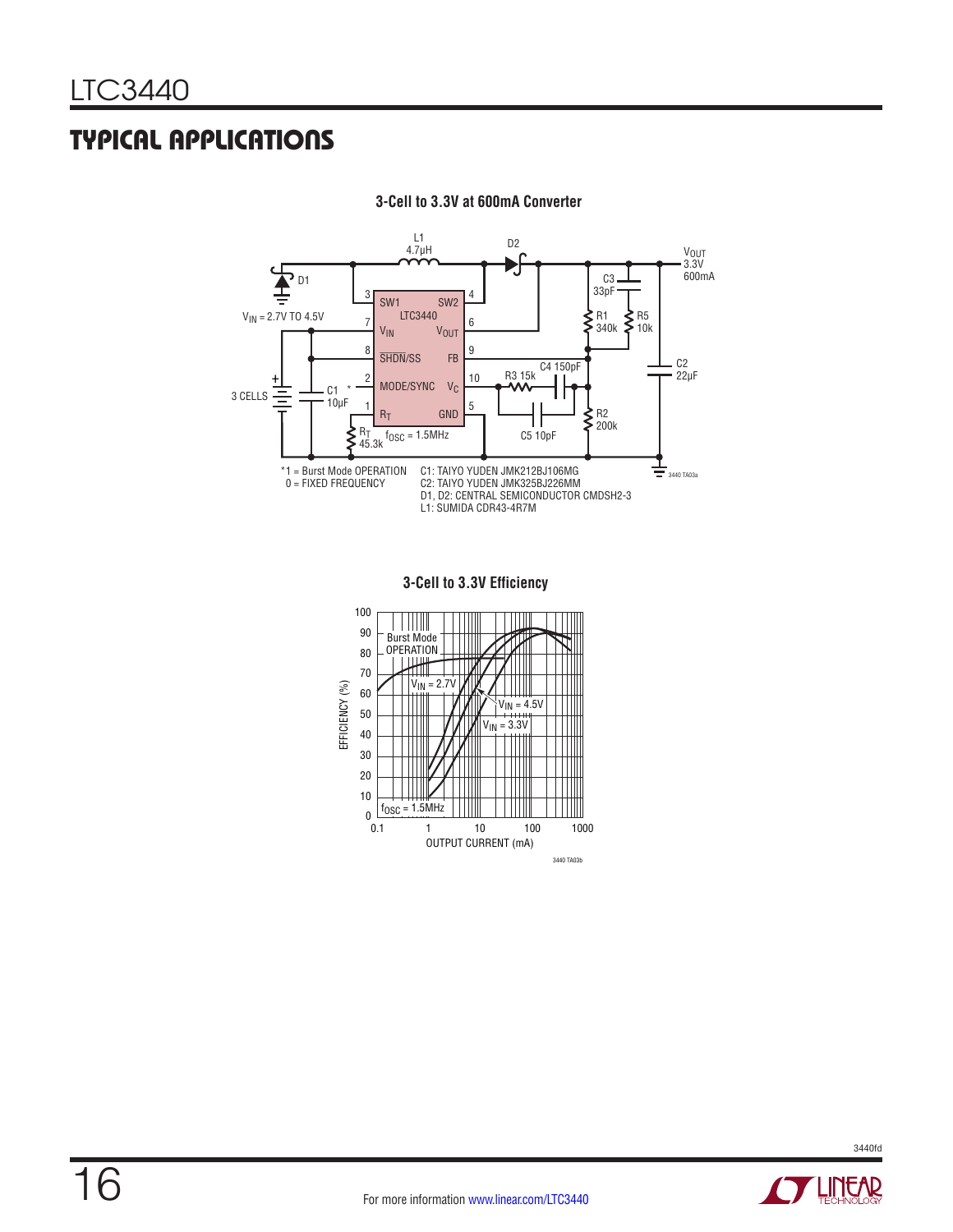### TYPICAL APPLICATIONS



 **Low Profile (<1.1mm) Li-Ion to 3.3V at 200mA Converter**





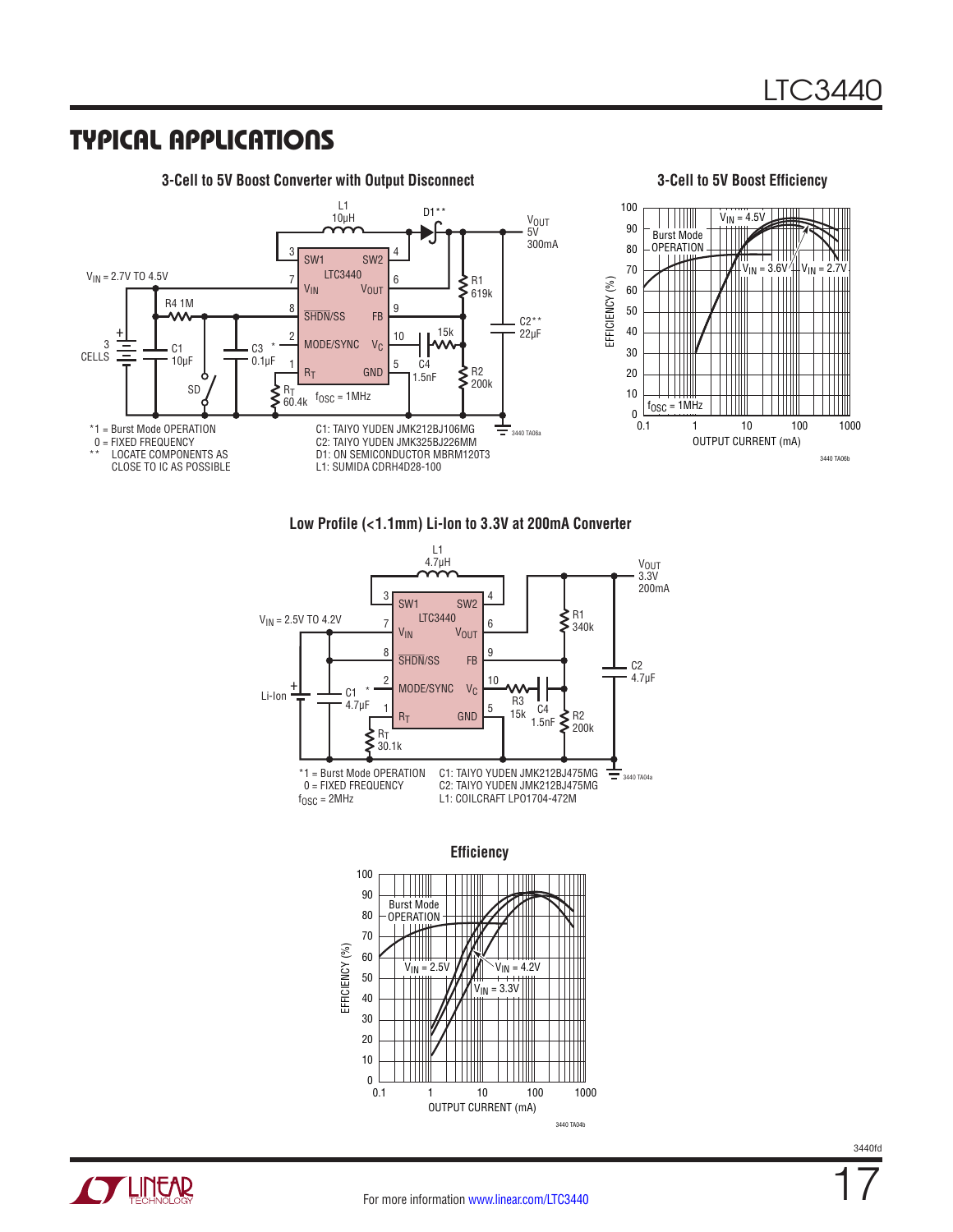### TYPICAL APPLICATIONS



#### **GSM Modem Powered from USB or PCMCIA with 500mA Input Current Limit**

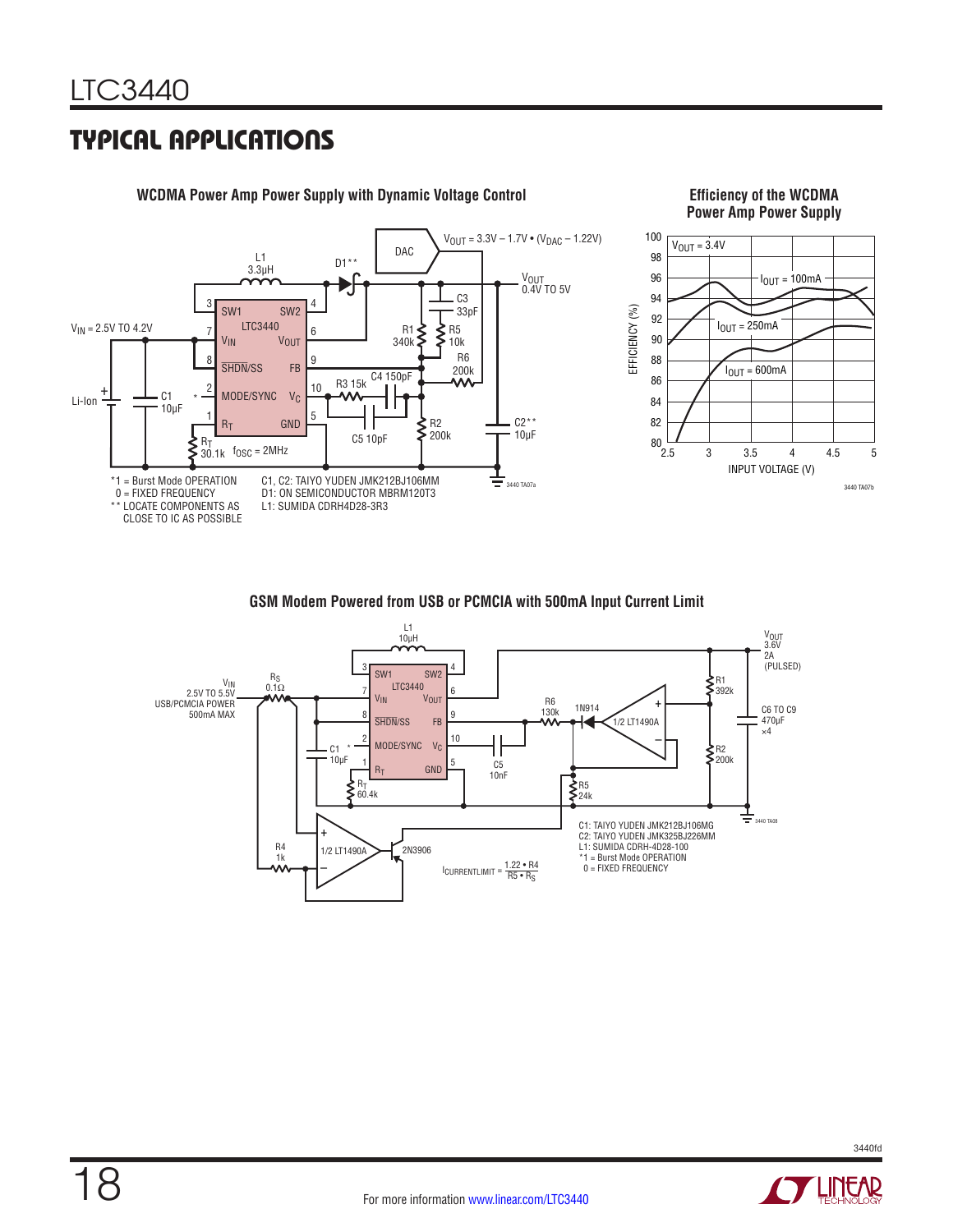### Package Description

**Please refer to <http://www.linear.com/product/LTC3440#packaging>for the most recent package drawings.**



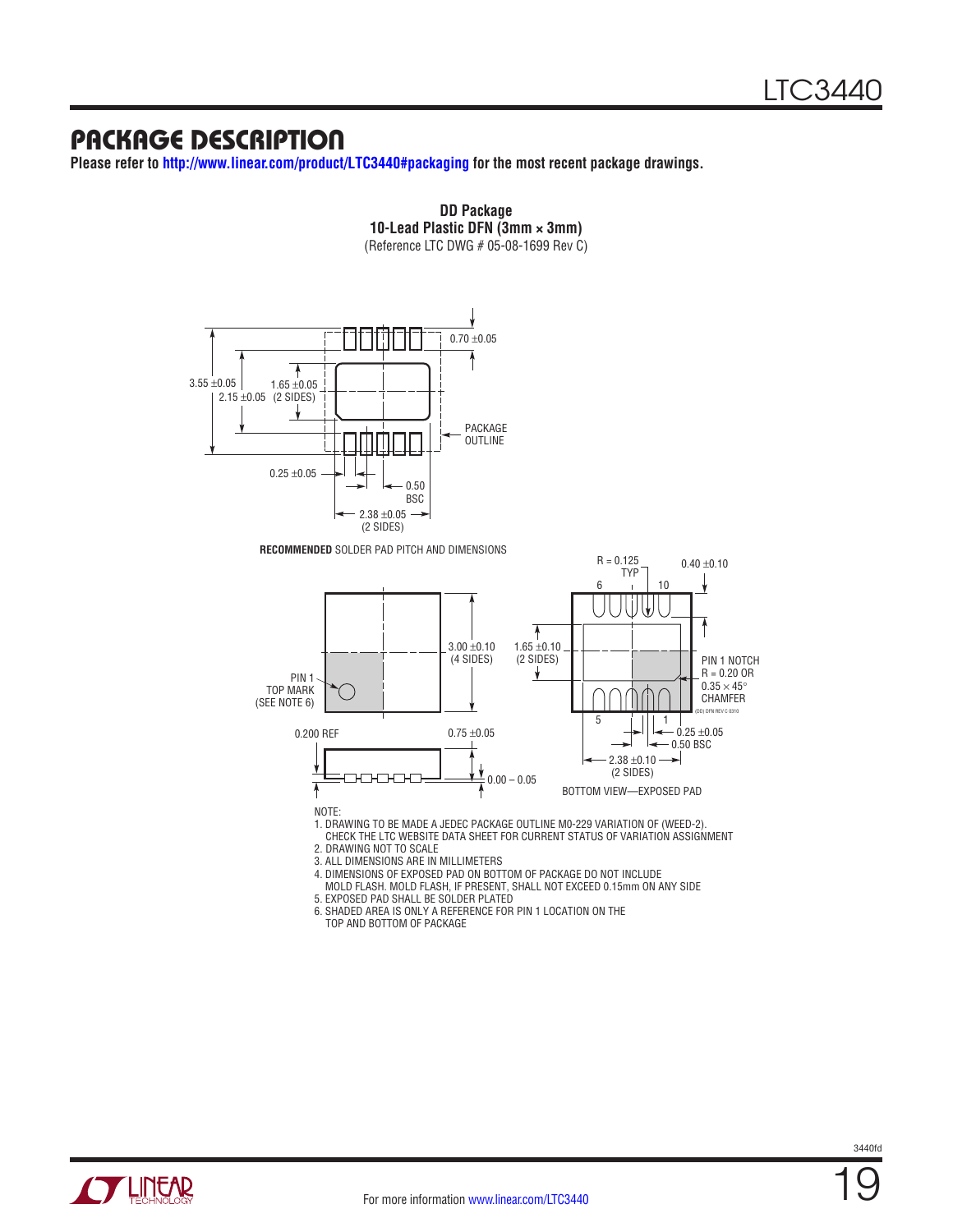### Package Description

**Please refer to <http://www.linear.com/product/LTC3440#packaging>for the most recent package drawings.**



**MS Package 10-Lead Plastic MSOP 10-Lead Plastic MSOP** (Reference LTC DWG # 05-08-1661 Rev F) $\mathcal{L}$ 

**MS Package**

3. DIMENSION DOES NOT INCLUDE MOLD FLASH, PROTRUSIONS OR GATE BURRS.

 MOLD FLASH, PROTRUSIONS OR GATE BURRS SHALL NOT EXCEED 0.152mm (.006") PER SIDE 4. DIMENSION DOES NOT INCLUDE INTERLEAD FLASH OR PROTRUSIONS.

INTERLEAD FLASH OR PROTRUSIONS SHALL NOT EXCEED 0.152mm (.006") PER SIDE

5. LEAD COPLANARITY (BOTTOM OF LEADS AFTER FORMING) SHALL BE 0.102mm (.004") MAX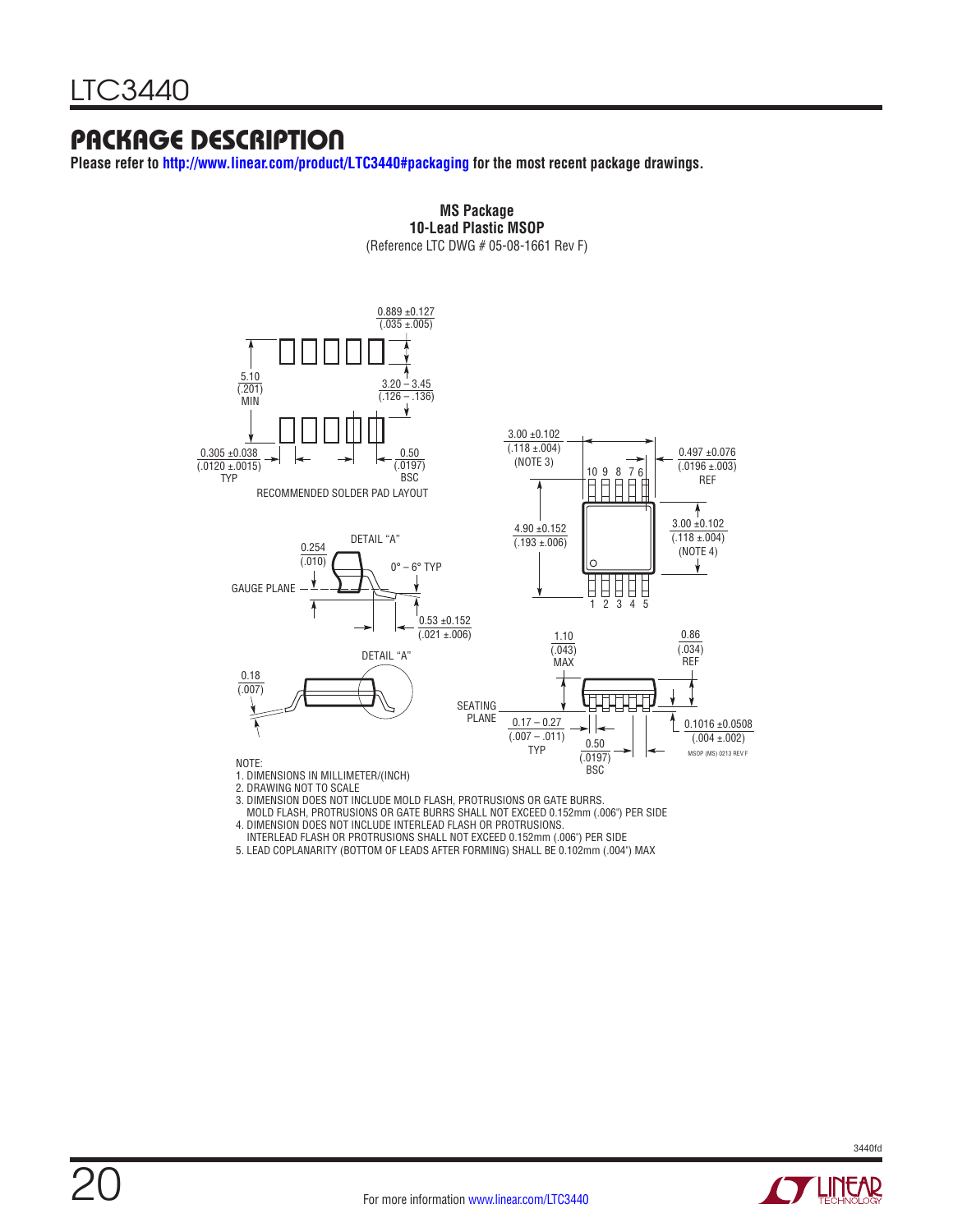### REVISION HISTORY (Revision history begins at Rev C)

| <b>REV</b> | <b>DATE</b> | <b>DESCRIPTION</b>                                                 | <b>PAGE NUMBER</b> |
|------------|-------------|--------------------------------------------------------------------|--------------------|
|            | 8/14        | Modified filter pole equation in Closing the Feedback Loop section |                    |
|            | 10/16       | Added equation to calculate $V_{\Omega\Pi\top}$                    |                    |
|            |             | Modified Operating Frequency Selection section                     | 13                 |